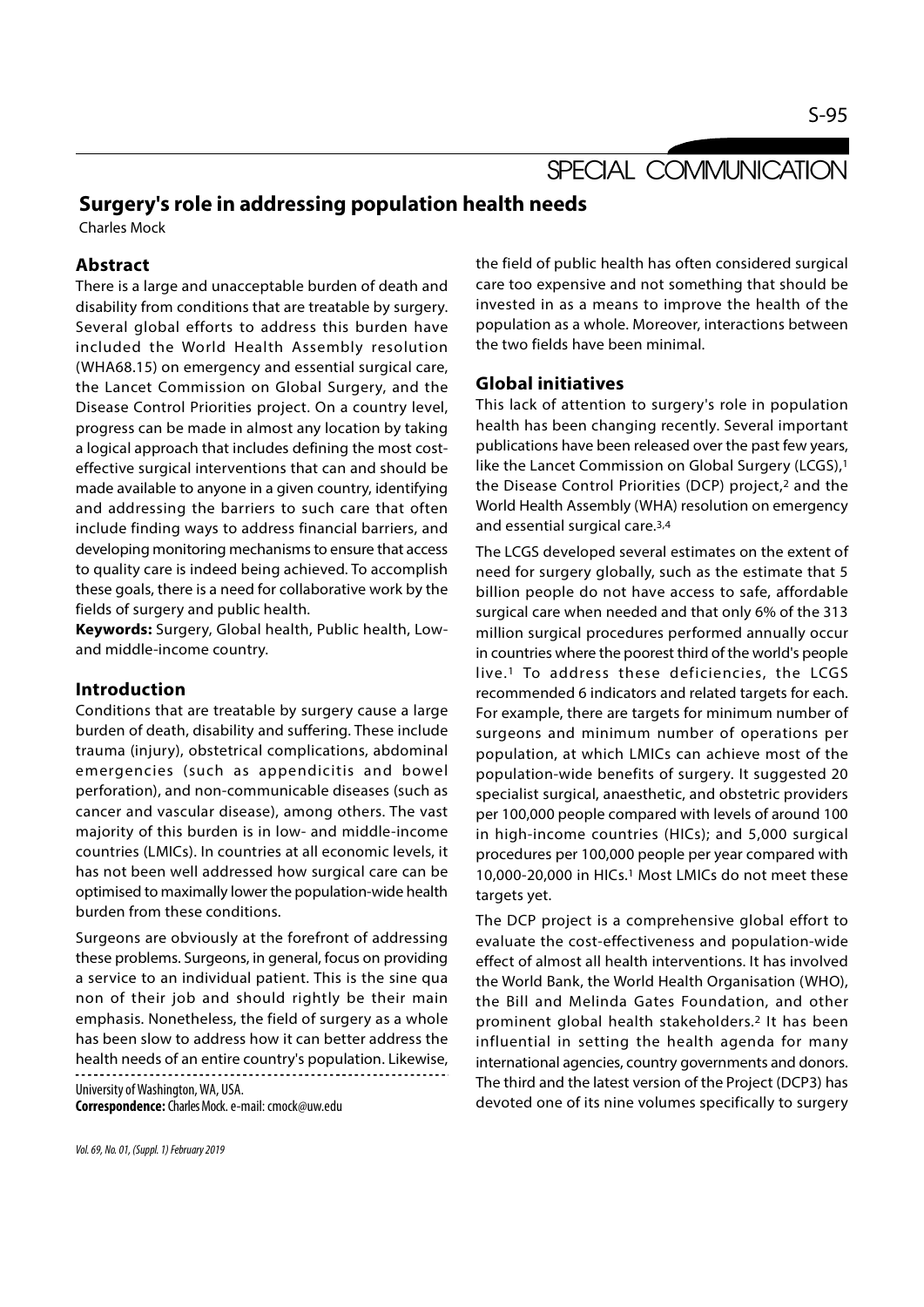and several of the other volumes (e.g., cancer, cardiovascular disease) also address surgical services. DCP3 identified a group of 44 procedures or sets of procedures that address conditions that have large health and sustainably, by several concrete steps. burdens and for which there are surgical procedures and related care that are highly cost-effective and feasible to promote globally.2 These procedures primarily cover high-burden conditions like injury and obstetrical complications. Many of these services are feasible to deliver at rural hospitals which improves access, especially in the poorest countries.2

WHA Resolution (WHA68.15): "Strengthening emergency and essential surgical care and anaesthesia as a component of universal health coverage".<sup>3,4</sup> The WHA consists of every minister of health in the world (or their designees) and functions as the governing board of the WHO. It sets WHO's agenda and makes recommendations to country governments. One of the main methods used for both of those activities are resolutions. In 2015, the WHA adopted the first resolution specifically on surgery. The WHA resolution provides guidance to individual countries on ways in which to approach promoting improvements in surgical care system-wide and nationwide.3,4 For example, the resolution urged all governments, among other suggested actions, to ''identify and prioritise a core set of emergency and essential surgery and anaesthesia services'' and to ensure that they are ''accessible to all who need them''. The resolution also required WHO to undertake several actions to promote the agenda of improved access to surgical care globally, such as "to establish mechanisms to collect emergency and essential surgical and anaesthesia case log data in order to increase understanding of unmet needs and improve the global capacity for surgery and anaesthesia in the context of universal health coverage".3,4

## Steps individual countries can take

In all countries, there are surgeons and other healthcare providers who have been working hard, often against considerable odds, and developing important innovations and making noteworthy progress on improving surgical care at their institutions and in their areas. For example, two WHO publications contain case studies on such progress in a wide range of countries for the topic of injury care specifically and surgical care more broadly.5,6 Taken together, the country examples

and the global initiatives show that more steady progress towards improving care for people with conditions treatable by surgery can be made nationwide, affordably C Mook<br>
and the global initiatives show that more steady progress<br>
towards improving care for people with conditions<br>
treatable by surgery can be made nationwide, affordably<br>
and sustainably, by several concrete steps.<br>
Th The first step is to define the most cost-effective surgical procedures that are feasible to promote countrywide and to which everyone in the country could reasonably have access. These procedures should be encompassed within the growing movement towards universal health coverage. Although there is global guidance on these procedures, the list would need to be adjusted for each country, based on the disease pattern and healthcare system.

The second step is to identify and address the main barriers that prevent people from accessing the essential services. In some cases, this might result in the need to increase geographical coverage, especially to more remote areas. In some cases, this might involve the need to strengthen financing mechanisms, as a frequent reason that people cannot access needed surgical services is poverty.

The third step is to develop monitoring mechanisms to ensure availability, delivery and quality of the essential services. This includes monitoring of capacity for surgical care in a country's network of hospitals. WHO has developed several sets of guidelines for such monitoring for surgery in general and for trauma care in specific.7,8 There is also the need to monitor access to and utilisation of surgical services. The six indicators proposed by LCGS could be especially useful. The indicators include number of surgery, anaesthesia, and obstetrical providers per population; and percentage of population having 2-hour access to hospitals that can perform certain indicator or bellwether - procedures.1

There is a growing global movement towards countries developing national surgical plans (national surgical obstetrical and anesthesia plans – or NSOAPs), as recommended by the LCGS.1,9 Many of the above steps are reflected in such NSOAPs.

## Success story in global surgery

One notable success story in improving surgical care globally and in many individual countries is that of lowering maternal mortality. Many of the steps noted above have been successfully implemented in efforts to lower maternal mortality. The number of maternal deaths